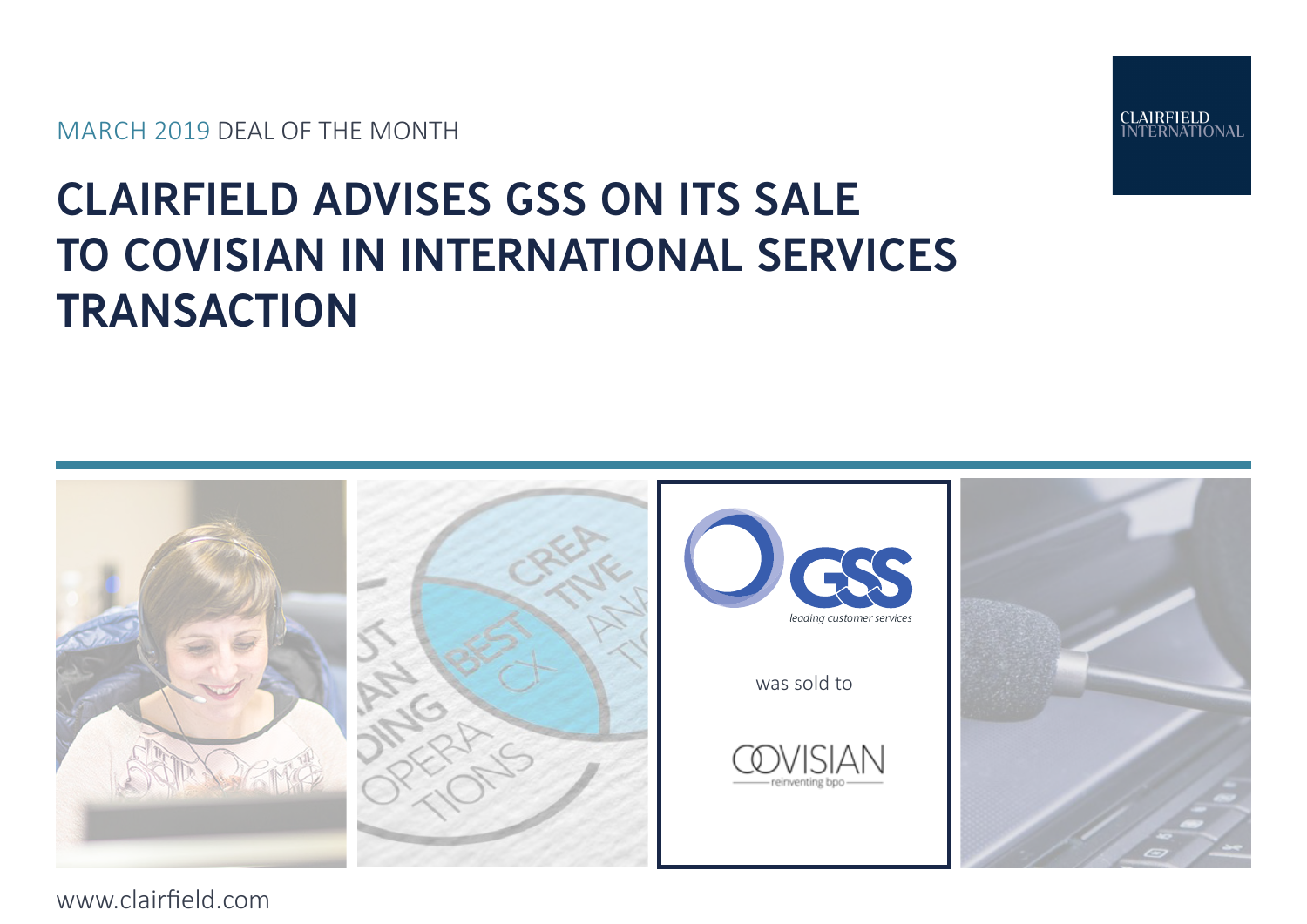

# CLAIRFIELD ACTED AS FINANCIAL ADVISOR TO GSS SHAREHOLDERS

### Transaction summary

GSS, a EUR 118 million revenue BPO and call center company operating in Europe and Latin America, was sold to Covisian, one of the leading Italian companies in outsourcing business processes. GSS will now be integrated with the second largest BPO firm in Italy. The transaction results in a combined staff of over 14,000 employees in 12 countries and revenues in excess of EUR 300 million, and allows GSS offer its services throughout Europe while maintaining its interests in highgrowth countries.

### Profile of the companies



GSS is a multi-country, multi-channel provider of valueadded BPO services such as telesales, contact center, field marketing, and collection, with a focus on the financial services, insurance, energy, retail, and media sectors. Founded in 1997, the company has a significant international presence with 65% of revenue generated in Spain and 35% generated in Latin American through its Peruvian subsidiary and employs over 7700 people in Spain and Latin America. GSS has a blue-chip client portfolio of banks, telecoms, insurance and energy companies, among others.



Covisian is controlled by the Aksia Capital IV Fund. Originally established in 2016 through a merger of a data analytics firm and an established BPO enterprise, Covisian has a workforce of over 5000 people that effectively assist clients to manage both customer relations and brand strategy. Covisian also offers innovative solutions to streamline business processes while optimizing the customer experience particularly through a patented artificial intelligence system.

### Transaction rationale

In the rapidly consolidating BPO, contact and call center market, GSS was looking to partner with an industrial company who could assist the company in its continued growth in LatAm and Spain. Covisian, backed by the Italian private equity fund Aksia, offered a good geographical fit and additionally will provide GSS with access to its SPARTA software that will enhance productivity in both inbound and outbound services. Top management of GSS is reinvesting into Covisian with the acquisition of a joint 5% stake, so the transaction also takes on a merger consideration.

### Clairfield role

Clairfield International had worked with GSS on previous occasions and was engaged as a trusted advisor again to lead the sale process. Clairfield provided GSS with a full range of financial advisory services including strategic advice, senior M&A tactical advice, valuation, marketing materials preparation, transaction structuring, and due diligence coordination of both GSS and Covisian. Clairfield's Spanish and Italian offices worked together seamlessly to ensure proper communication throughout the process.

Leveraging on the expertise and contacts of Clairfield's business services sector group, Clairfield contacted a wide range of investors from local to international BPO and call center groups in six countries in Europe and the Americas. Additionally, a wide range of financial investors were also invited to participate in the process, providing pricing tension.

Deal challenges included advising the reinvesting managers on their 5% acquisition of Covisian, which involved a due diligence review of the buyer, and organizing two representations & warranties insurance policies for exceptional, non-standard items.

Clairfield led and managed the negotiations with prospective buyers to closing.